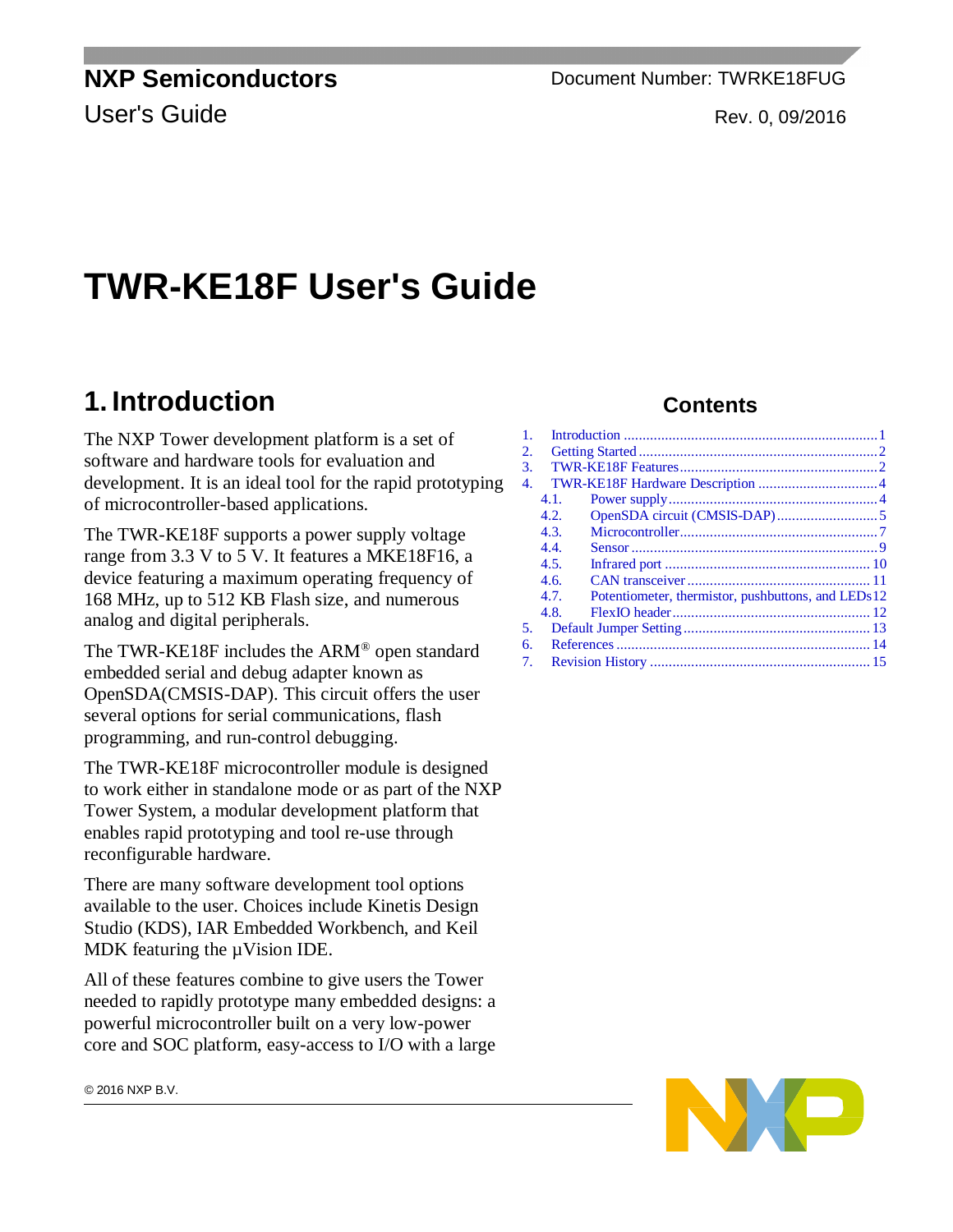ecosystem of compatible hardware, a flexible programming and debug interface, and a large ecosystem of software development environments.

## <span id="page-1-0"></span>**2. Getting Started**

Refer to the TWR-KE18F Quick Start Package for step-by-step instructions for getting started with the Tower board. See the "Jump Start Your Design" section at [nxp.com/TWR-KE18F](http://www.nxp.com/TWR-KE18F) for the Quick Start Package and software lab guides.

## <span id="page-1-1"></span>**3. TWR-KE18F Features**

The TWR-KE18F hardware is a NXP Tower development board assembled with the following features:

- MKE18F512VLL16 MCU (168 MHz core clock, 512 KB flash, 64 KB RAM, 100LQFP) package)
- Tower-compatible processor board
- Onboard OpenSDA (CMSIS-DAP) circuit: K20DX128VFM5 with debug and virtual serial port
- Four user-controlled status LEDs and one RGB LED
- Two mechanical push buttons and one reset button
- I/O headers for easy access to MCU I/O pins
- Thermistors and potentiometer
- FXOS8700CQ 3D accelerometer + 3D magnetometer
- Board power select with 3.3 V or 5 V MCU operation
- Infrared port communication
- CAN transceiver
- Flex™ I/O header

The TWR-KE18F features two MCUs: The target MCU is the MKE18F512VLL16. The OpenSDA(CMSIS-DAP) MCU is the MK20DX128VFM5.

[Figure 1](#page-2-0) shows the block diagram of the TWR-KE18F board. The primary components and their location on the hardware assembly are shown in [Figure 2](#page-2-1) and [Figure 3.](#page-3-2)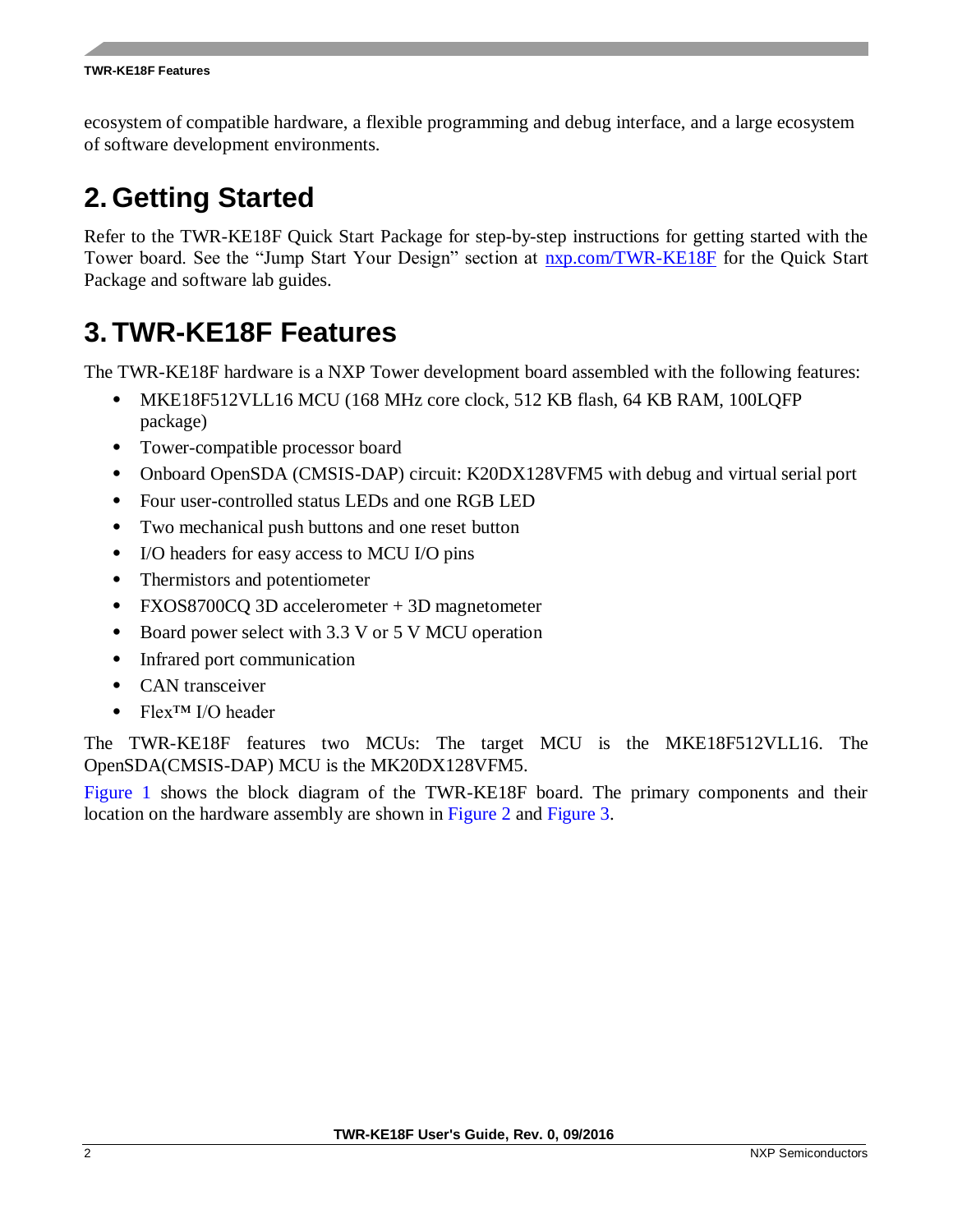<span id="page-2-0"></span>

<span id="page-2-1"></span>**Figure 2. Front Side of TWR-KE18F** 

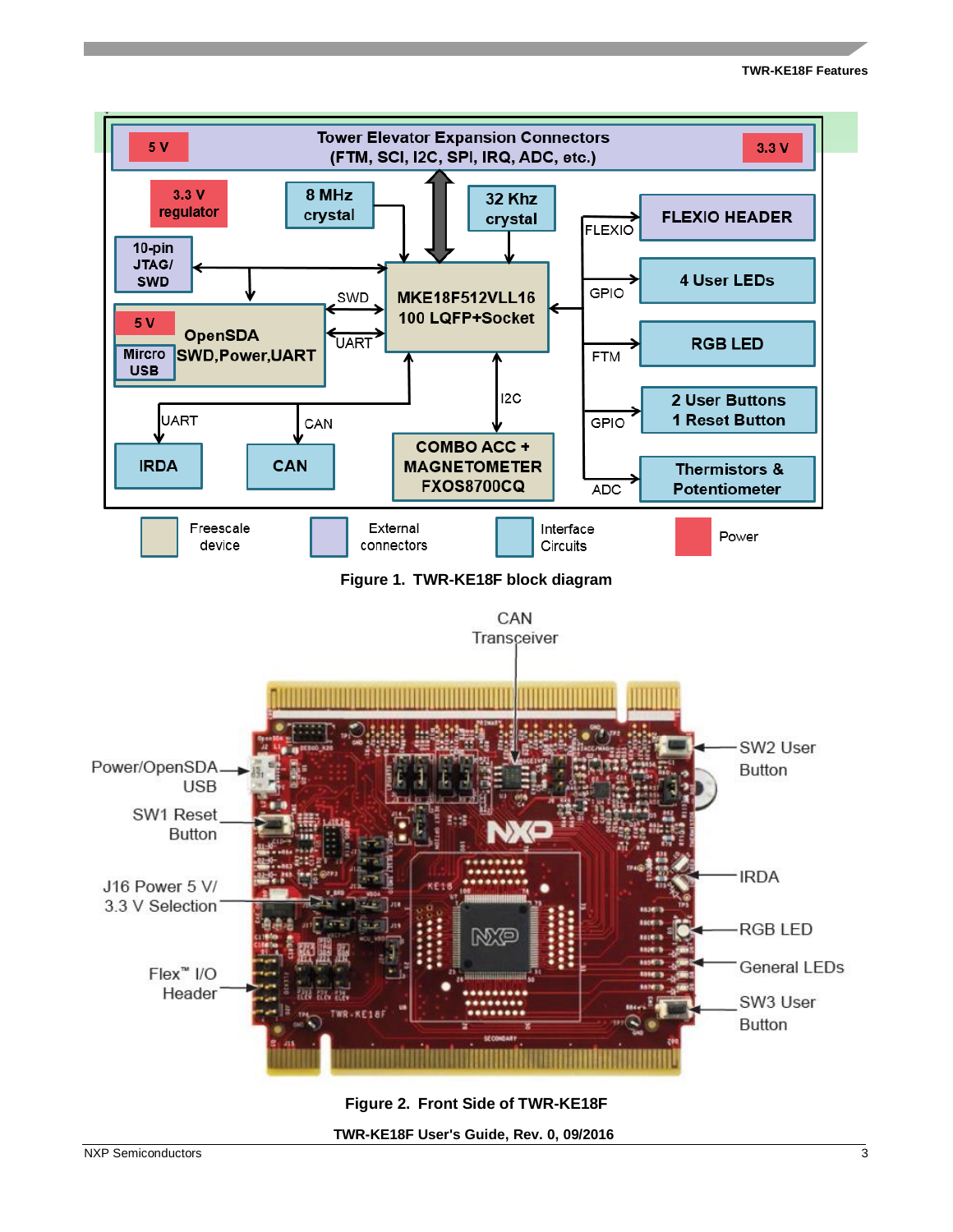**TWR-KE18F Hardware Description**



<span id="page-3-2"></span>**Figure 3. Back Side of TWR-KE18F** 

## <span id="page-3-0"></span>**4. TWR-KE18F Hardware Description**

### <span id="page-3-1"></span>**4.1. Power supply**

When TWR-KE18F is installed into the Tower System, the board power supply can be either from an on-board source (CMSIS-DAP USB connector) or from another source through Tower Elevator. By default, in stand-alone operation, the TWR-KE18F board power source is 5.0 V, which is derived from the CMSIS-DAP USB microB connector J2. One low-dropout regulator U6 provides 3.3 V supply from the 5.0 V input voltage. All of the user-selectable power options for peripherals can be configured by headers. Refer to the default headers setting table section [5.](#page-12-0)

The following figure shows the schematic drawing for the power supply inputs and the on-board voltage regulator.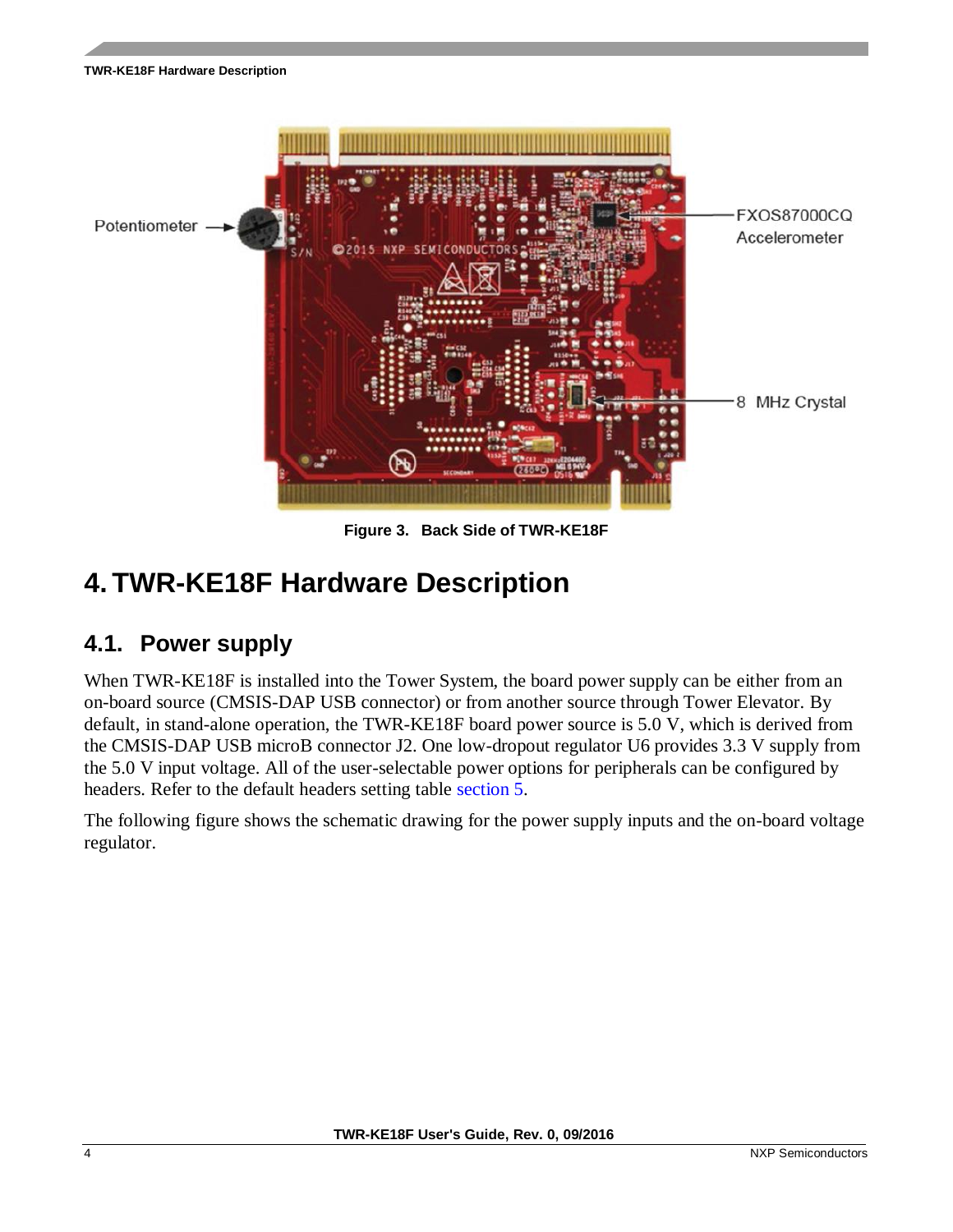

**Figure 4. Power supply** 

The following table lists some power sources descriptions.

**Table 1. TWR-KE18F power sources**

| <b>Power Source Name</b>                  | <b>Description</b>                                                                                                                                                                      |  |  |
|-------------------------------------------|-----------------------------------------------------------------------------------------------------------------------------------------------------------------------------------------|--|--|
| P5V TRG SDA                               | Output of USB power switch controlled by the VTRG_EN signal from the OpenSDA<br>and the ELE_PS_SENSE signal from the TWR elevator connectors. Goes to<br>regulator input select header. |  |  |
| Power to the elevator boards.<br>P5V_ELEV |                                                                                                                                                                                         |  |  |
| P3V3 REG                                  | Output of 3.3 V regulator or from the Elevator connectors. May also be supplied<br>externally by connecting to the board voltage select header.                                         |  |  |
| V BRD                                     | Output of 3.3 V or 5 V regulators as selected by the board voltage select header. May<br>also be supplied externally by connecting to the board voltage select header.                  |  |  |
| VREG IN                                   | Power into the on board voltage regulators.                                                                                                                                             |  |  |
| <b>MCU PWR</b>                            | MCU digital power. Filtered from V_BRD.                                                                                                                                                 |  |  |
| MCU_VDD                                   | MCU digital power input after current measurement jumper.                                                                                                                               |  |  |
| <b>VDDA</b>                               | VDDA power for MCU and analog circuits. Filtered from MCU_PWR.                                                                                                                          |  |  |
| VREFH                                     | Upper reference voltage for ADC on the MCU. Filtered from VDDA.                                                                                                                         |  |  |

## <span id="page-4-0"></span>**4.2. OpenSDA circuit (CMSIS-DAP)**

The OpenSDA circuit (CMSIS–DAP) is an open-standard serial and debug adapter. It bridges serial and debug communications between a USB host and an embedded target processor as shown in [Figure 5.](#page-5-0) CMSIS-DAP features a mass storage device (MSD) bootloader, which provides a quick and easy mechanism for loading different CMSIS-DAP Applications such as flash programmers, run-control debug interfaces, serial-to-USB converters, and more. Two or more CMSIS-DAP applications can run simultaneously. For example, run-control debug application and serial-to-USB converter runs in parallel to provide a virtual COM communication interface while allowing code debugging via CMSIS-DAP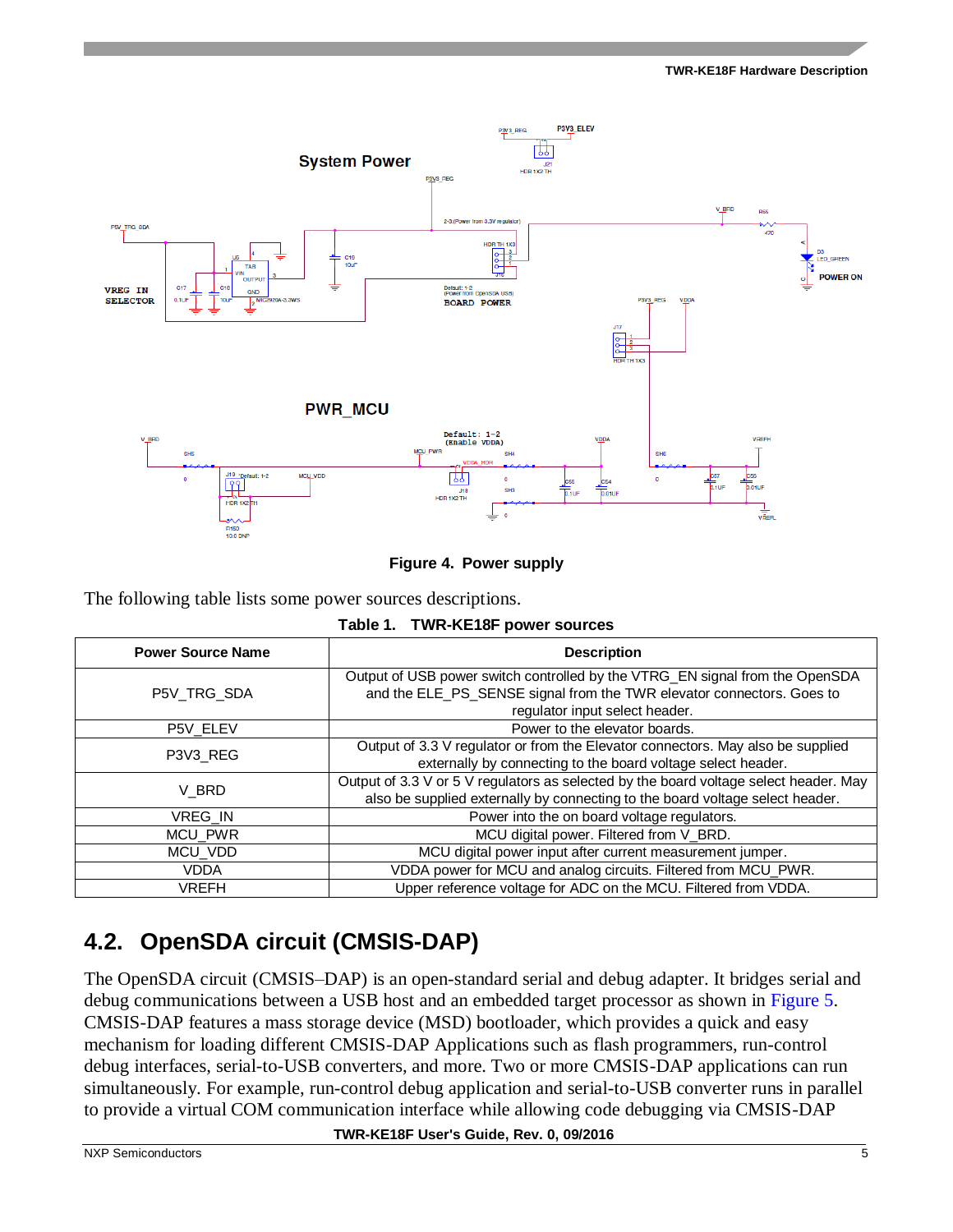#### **TWR-KE18F Hardware Description**

with just single USB connection. These two applications are provided in a single code package. Refer to the CMSIS-DAP User's Guide for more details.



**Figure 5. CMSIS-DAP block diagram**

<span id="page-5-0"></span>CMSIS-DAP is managed by a Kinetis K20 MCU built on the ARM Cortex-M4 core. The CMSIS-DAP circuit includes a status LED (D1) and a RESET pushbutton (SW1). The pushbutton asserts the Reset signal to the KE18F target MCU. It can also be used to place the CMSIS-DAP circuit into bootloader mode by holding down the RESET pushbutton while plugging the USB cable to USB connector J2. Once the CMSIS-DAP enters bootloader mode, other CMSIS-DAP applications such as debug app can be programmed. SPI and GPIO signals provide an interface to the SWD debug port of the KE18F. Additionally, signal connections are available to implement a UART serial channel. The CMSIS-DAP circuit receives power when the USB connector is plugged into a USB host.

#### **4.2.1. Debug interface**

Signals with SPI and GPIO capability are used to connect directly to the SWD of the KE18F. These signals are also brought out to a standard 10-pin Cortex Debug connector (J10) as shown in [Figure 6.](#page-6-1) The user could use J10 to debug and download code to KE18F with this SWD/JTAG interface.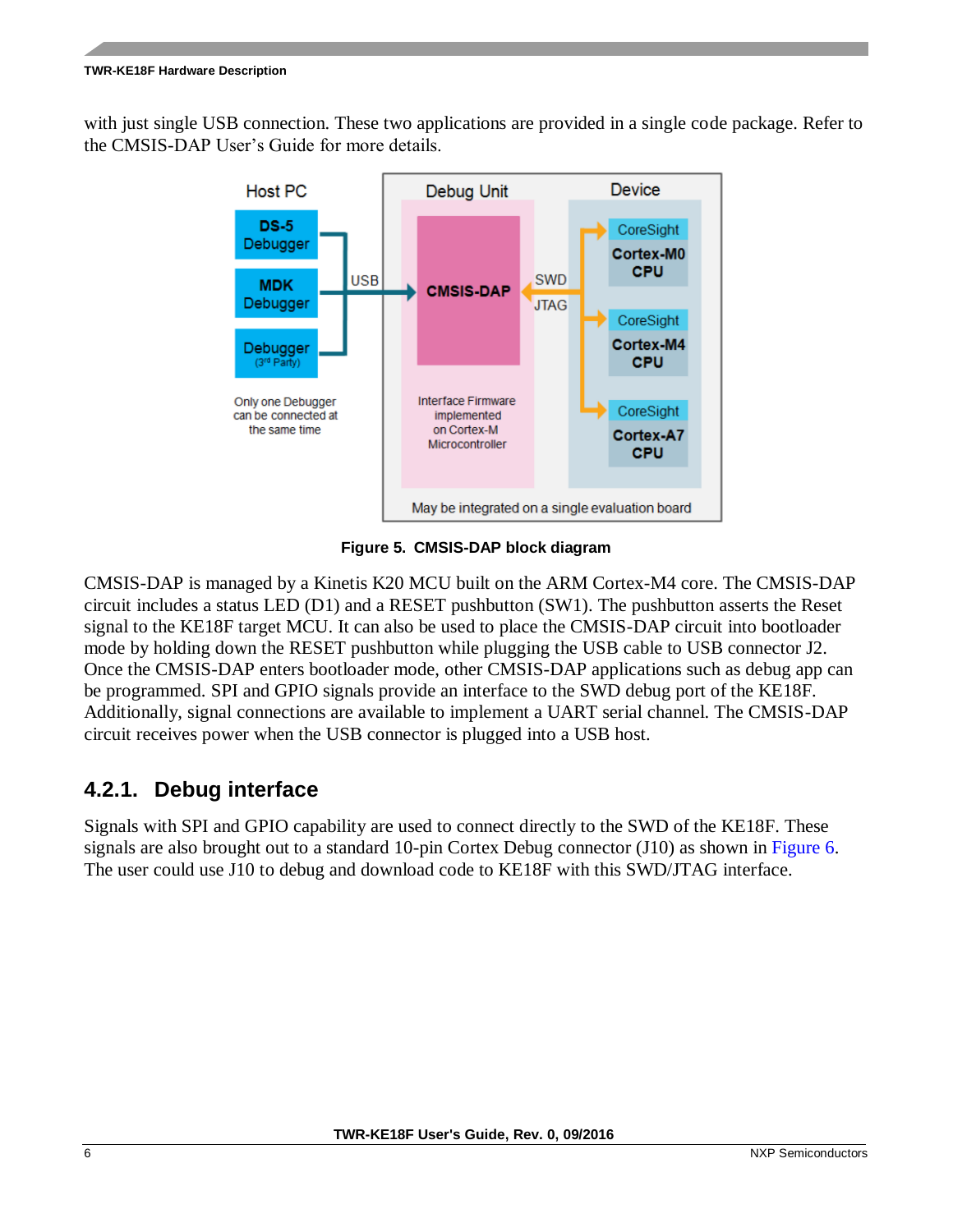

**Figure 6. SWD/JTAG debug connector** 

#### <span id="page-6-1"></span>**4.2.2. Virtual serial port**

A serial port connection is available between the CMSIS-DAP MCU and pins PTB1 and PTB0 of the KE18F. Several of the default CMSIS-DAP applications provided by NXP, including the MSD Flash Programmer and the CMSIS-DAP USB HID interface, provide a USB communications device class (CDC) interface that bridges serial communications between the USB host and this serial interface.

### <span id="page-6-0"></span>**4.3. Microcontroller**

MKE18F16 MCU is the high end series MCU in Kinetis E family, providing robust 5 V solution with the high performance ARM® Cortex®-M4 core clock running up to 168 MHz, flash size up to 512 KB. It offers multiple ADCs and Flextimers, a CAN 2.0B compliant FlexCAN module and rich suite of communication interfaces including UARTs, I2Cs, SPIs, and FlexIO which provide flexibility for serial communication emulation.

The following table lists the features of MKE18F512VLL16.

| <b>Feature</b>     | <b>Description</b>                                                                                                                                                                                                                           |
|--------------------|----------------------------------------------------------------------------------------------------------------------------------------------------------------------------------------------------------------------------------------------|
| ARM Cortex-M4 core | •32-bit MCU core from ARM's Cortex-M class adding DSP instructions and<br>single-precision floating point unit based on ARMv7 architecture                                                                                                   |
| System             | • System integration module<br>• Power management and mode controllers<br>Multiple power modes available based on high speed run, run, wait, stop,<br>$\Omega$<br>and power-down modes<br>• Miscellaneous control module<br>•Crossbar switch |

#### **TWR-KE18F User's Guide, Rev. 0, 09/2016**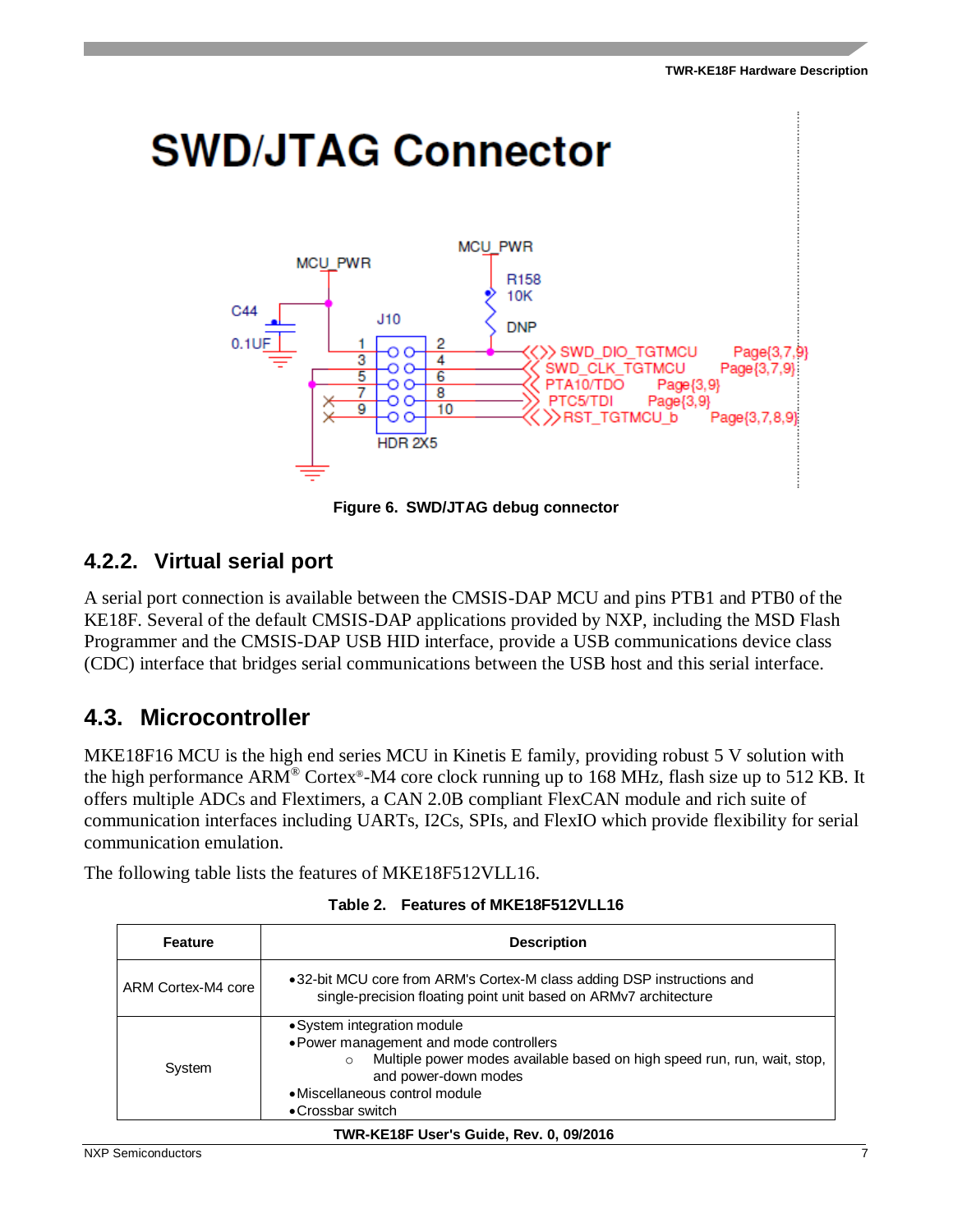| <b>Feature</b> | <b>Description</b>                                                                                                                                                                                                                                                                                                                                     |  |  |  |
|----------------|--------------------------------------------------------------------------------------------------------------------------------------------------------------------------------------------------------------------------------------------------------------------------------------------------------------------------------------------------------|--|--|--|
|                | • Memory protection unit<br>• Peripheral bridge<br>. Direct memory access (DMA) controller with multiplexer to increase available DMA<br>requests. DMA can now handle transfers in VLPS mode<br>• External watchdog monitor (EWM)<br>• Watchdog (WDOG)                                                                                                 |  |  |  |
| Memories       | • Program flash memory<br>• FlexMemory<br>FlexNVM<br>$\circ$<br>FlexRAM<br>$\circ$<br>$\bullet$ SRAM<br>• Boot ROM                                                                                                                                                                                                                                     |  |  |  |
| <b>Clocks</b>  | • Multiple clock generation options available from internally and externally generated<br>clocks<br>. System oscillator to provide clock source for the MCU                                                                                                                                                                                            |  |  |  |
| Security       | . Cyclic Redundancy Check (CRC) module for error detection<br>· Software watchdog (WDOG) with independent clock source<br>· External watchdog monitor (EWM) module<br>· Error-correcting code (ECC) on Flash memories<br>·128-bit unique identification (ID) number<br>•Memory Protection Unit (MPU) module<br>• ADC self-test and calibration feature |  |  |  |
| Analog         | ·High speed analog-to-digital converter (ADC)<br>•Comparator (CMP)<br>·Digital-to-analog converter (DAC)<br>•Bandgap voltage reference (1V reference voltage)                                                                                                                                                                                          |  |  |  |
| Timers         | · Programmable delay block (PDB)<br>• FlexTimers<br>• Low-power periodic interrupt timer (LPIT)<br>• Low power timer (LPTMR)<br>•Independent real time clock (RTC)                                                                                                                                                                                     |  |  |  |
| Communications | • FlexCAN<br>•Low-power Serial peripheral interface (LPSPI)<br>•Low-power Inter-integrated circuit (LPI2C)<br>•Low-power UART (LPUART)<br>$\bullet$ FlexIO                                                                                                                                                                                             |  |  |  |

#### **4.3.1. Clock source**

The KE18F MCU starts up to the default reset clock for core/system clock, which is 48 MHz from FIRC. Software can enable the main external oscillator (EXTAL/XTAL), or slow frequency internal reference (SIRC) 2/8 MHz if desired as the core/system clock. There is one System PLL inside KE18F clock module, it enables the chip to run up to the maximum frequency of 168 Mhz.

The external oscillator/resonator can range from 32.768 KHz to 32 MHz. Its main usage is for RTC time base. An 8 MHz crystal is the default external source for the SCG oscillator inputs (XTAL/EXTAL). The clock source diagram is shown in the following figure.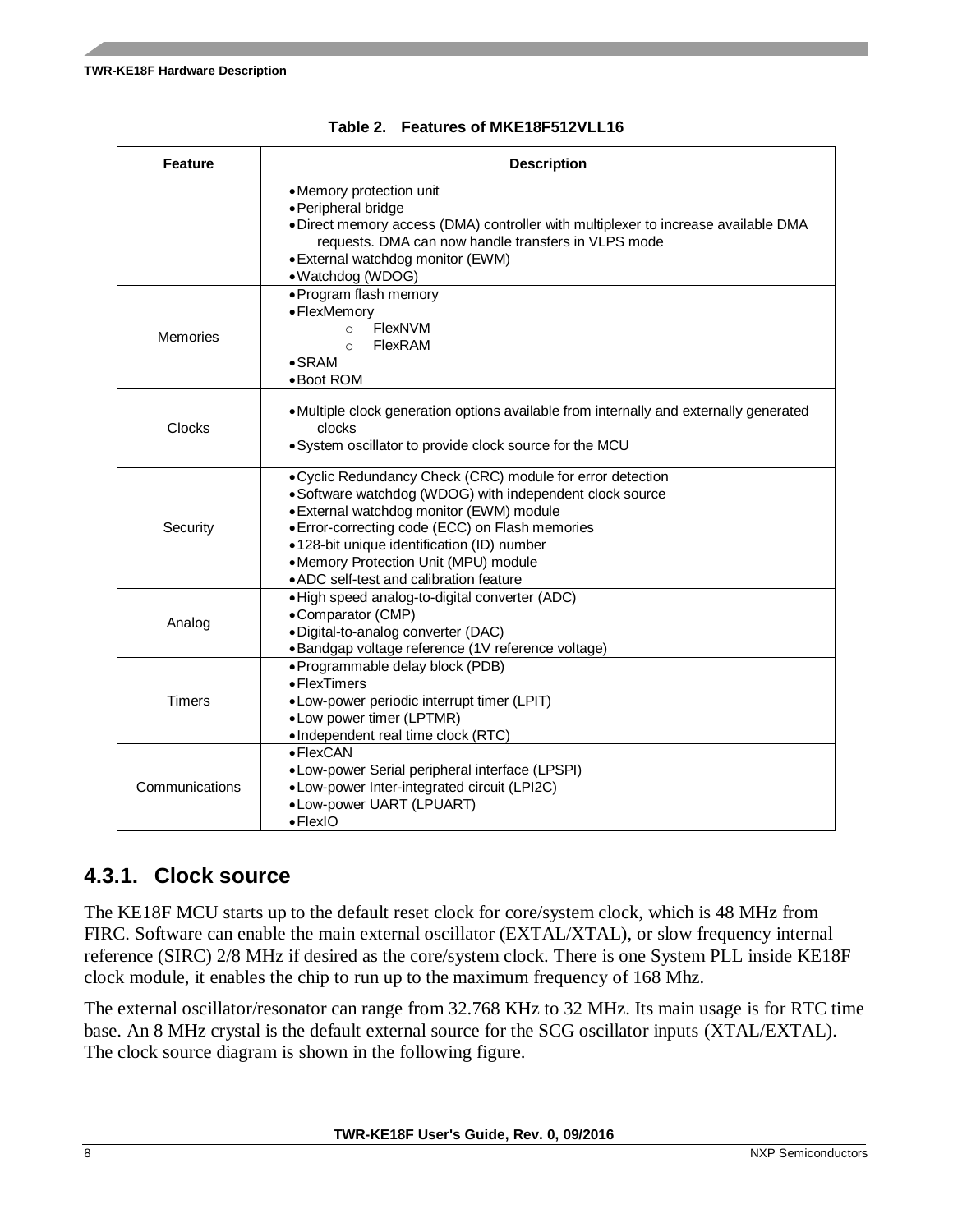#### **TWR-KE18F Hardware Description**



**Figure 7. Clock source**

#### **4.3.2. Serial port**

The primary serial port interface signals are PTB1 and PTB0. These signals are connected to both the CMSIS-DAP and to the J3/J5 TWR elevator connector.

#### **4.3.3. Reset**

The PTA5/RESET signal on KE18F is connected externally to a pushbutton, SW1, and also to the CMSIS-DAP circuit. The reset button can be used to force an external reset event in the target MCU. The reset button can also be used to force the CMSIS-DAP circuit into bootloader mode.

### <span id="page-8-0"></span>**4.4. Sensor**

FXOS8700CQ is a small, low-power, 3-axis, linear accelerometer + magnetometer. The device features a selectable I2C or point-to-point SPI serial interface with 8-bit accelerometer and 14-bit magnetometer ADC resolution along with smart-embedded functions. It is interfaced through an I2C bus and three GPIO signals as shown in the following figure.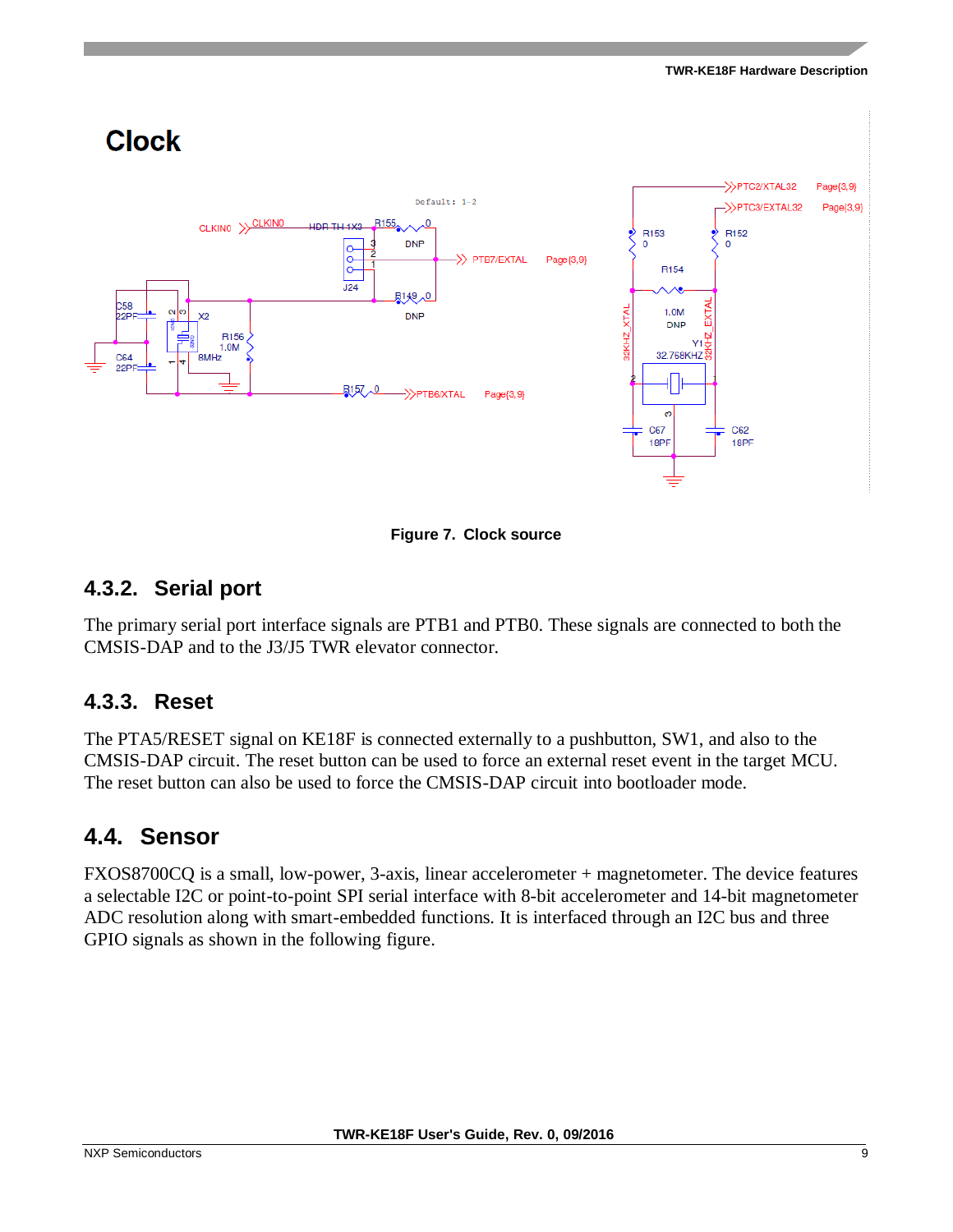#### **TWR-KE18F Hardware Description**



**Figure 8. FXOS8700CQ sensor** 

### <span id="page-9-0"></span>**4.5. Infrared port**

An infrared transmit and receive interface is implemented on the board. The PTC7 pin directly drives an infrared diode. The receiver uses an infrared phototransistor connected to an on-chip analog comparator ACMP2\_IN3 through a low-pass filter. Then the output of the analog comparator ACMP2\_OUT is routed to a UART module externally for easier processing of the incoming data stream. The Infrared port schematic is shown in the following figure.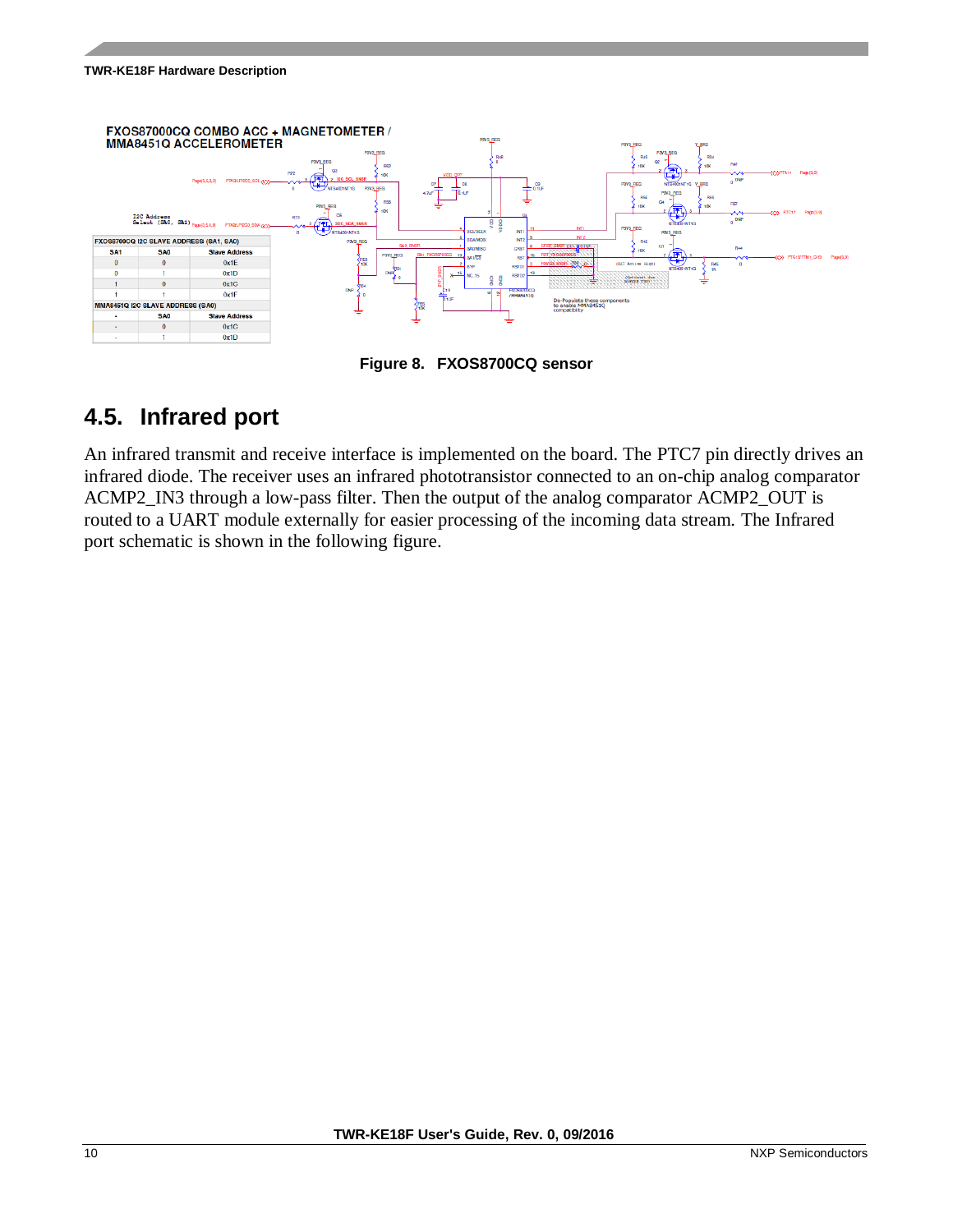

**Figure 9. Infrared port** 

### <span id="page-10-0"></span>**4.6. CAN transceiver**

The TWR-KE18F features a Controller Area Network interface using a NXP MC33901WEF CAN transceiver. The signals from the transceiver are connected to two 3-pin headers with the FlexCAN module pin out of KE18F. They can also be routed to the CAN transceiver TJA1051T/3 on TWR SER board through the elevator. The CAN transceiver schematic is shown in the following figure.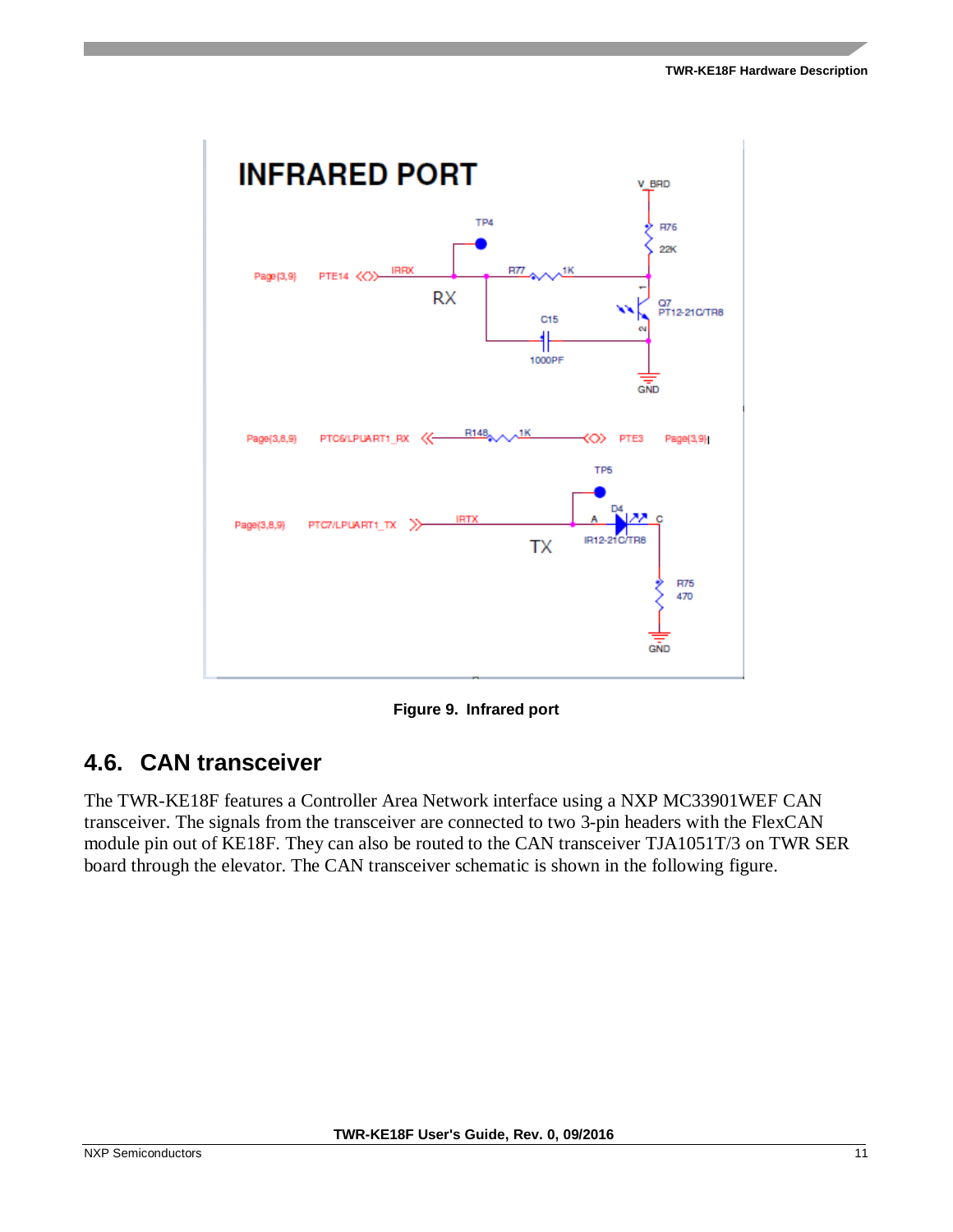

**Figure 10. CAN receiver**

### <span id="page-11-0"></span>**4.7. Potentiometer, thermistor, pushbuttons, and LEDs**

The TWR-KE18F features:

- A potentiometer connected to an ADC input channel (PTC14/ADC0\_SE12)
- A thermistor connected to two ADC input channels (PTA0/ADC0\_SE0 and PTA1/ADC0\_SE1)
- Two pushbutton switches (SW2 and SW3 connected to PTD3 and PTD6)
- User controllable LEDs connected to GPIO signals
	- **—** Yellow LED D8 connected to PTC12
	- **—** Red LED D6 connected to PTC10
	- **—** Orange LED D9 connected to PTC13
	- **—** GREEN LED D7 connected to PTC11
- A RGB LEDs connected to FTM signals
	- **—** RED color connected to PTD16/FTM0\_CH1
	- **—** GREEN color connected to PTD15/FTM0\_CH0
	- **—** BLUE color connected to PTB5/FTM0\_CH5

### <span id="page-11-1"></span>**4.8. FlexIO header**

KE18F has one on-chip FlexIO module, which is capable of supporting a wide range of protocols including: UART, I2C, SPI, I2S, and PWM generation. It is more efficient than integrating multiple peripherals for each desired protocol. There are eight FlexIO pins implemented in total and bonded out on J20, as shown in the following figure.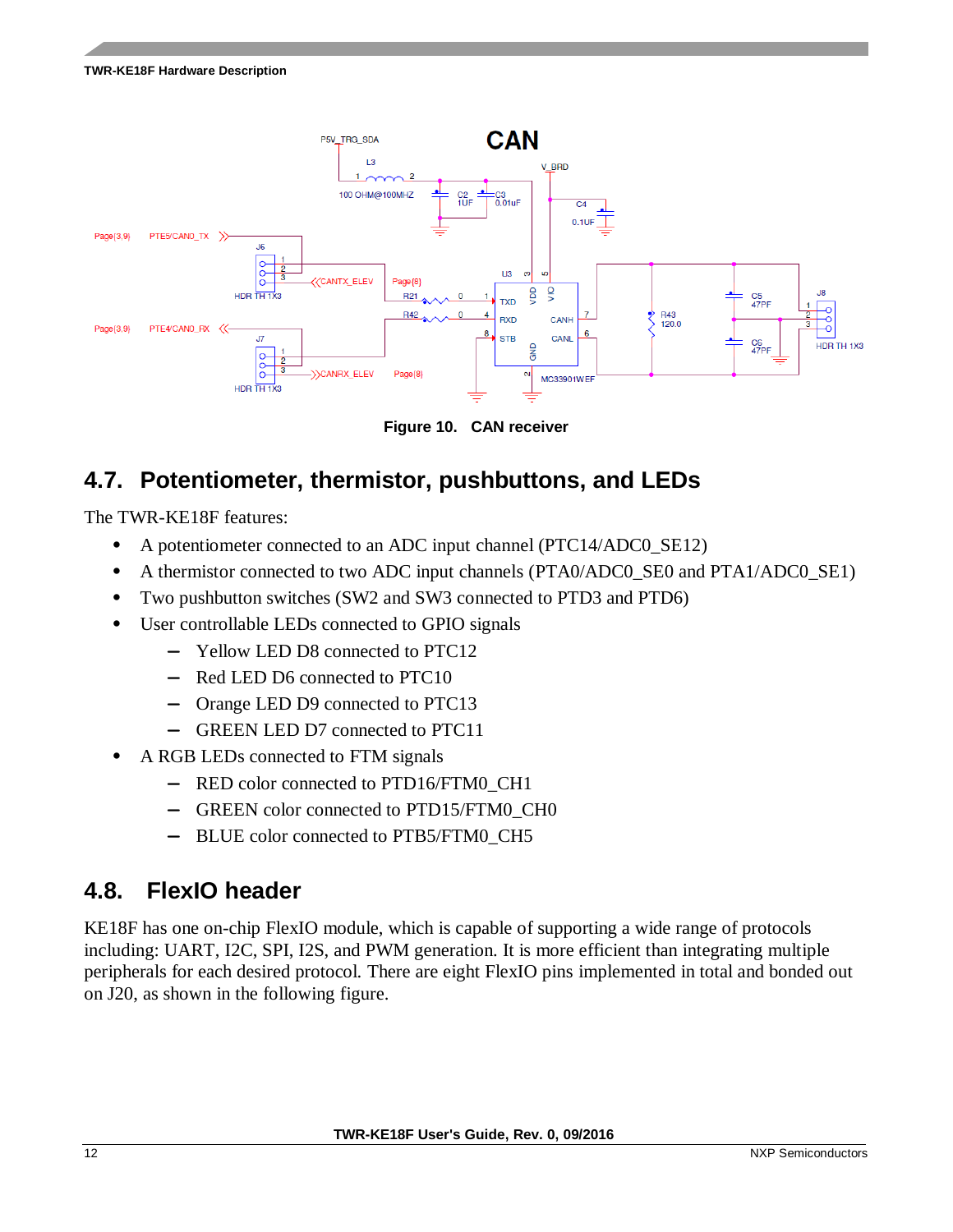

**Figure 11. FlexIO header** 

## <span id="page-12-0"></span>**5. Default Jumper Setting**

There are several jumpers provided for isolation, configuration, and feature selection. The following table provides details.

| Jumper         | Option                         | <b>Setting</b> | <b>Description</b>                                                |  |
|----------------|--------------------------------|----------------|-------------------------------------------------------------------|--|
| J3             | <b>UART TX</b>                 | $1 - 2$        | <b>Connect to Elevator UART TX</b>                                |  |
|                | Selection                      | $2 - 3$        | Connect to OpenSDA UART TX                                        |  |
| J4             | <b>Reset Selection</b>         | $1 - 2$        | Connect OpenSDA reset to MCU                                      |  |
|                |                                | $2 - 3$        | Connect pin reset to MCU directly, when OpenSDA is not<br>powered |  |
| J <sub>5</sub> | <b>UART RX</b><br>Selection    | $1 - 2$        | <b>Connect to Elevator UART RX</b>                                |  |
|                |                                | $2 - 3$        | Connect to OpenSDA UART RX                                        |  |
| J <sub>6</sub> | <b>CANTX</b>                   | $1 - 2$        | Connect CAN transceiver to MCU CAN0 TX pin directly               |  |
|                | Selection                      | $2 - 3$        | Connect CAN transceiver to Elevator CAN TX                        |  |
| J7             | CAN RX                         | $1 - 2$        | Connect CAN transceiver to MCU CAN0 RX pin directly               |  |
|                | Selection                      | $2 - 3$        | Connect CAN transceiver to Elevator CAN RX                        |  |
| J8             | <b>CAN Transceiver</b>         | <b>ON</b>      | Connection with external board                                    |  |
|                | connection                     | <b>OFF</b>     | No connection with external board                                 |  |
| J9             | <b>POTENTIOMETER</b><br>Enable | <b>ON</b>      | Enable potentiometer                                              |  |
|                |                                | <b>OFF</b>     | Disable potentiometer                                             |  |
| J11            | OpenSDA SWD                    | ON             | Connect SWD_CLK to OpenSDA circuit                                |  |
|                | <b>CLK</b> connection          | <b>OFF</b>     | Disconnect SWD_CLK to OpenSDA circuit                             |  |
|                | OpenSDA SWD                    | ON             | Connect SWD_DIO to OpenSDA circuit                                |  |
| J12            | DIO connection                 | <b>OFF</b>     | Disconnect SWD_DIO to OpenSDA circuit                             |  |

#### **Table 3. Default jumper settings**

**TWR-KE18F User's Guide, Rev. 0, 09/2016**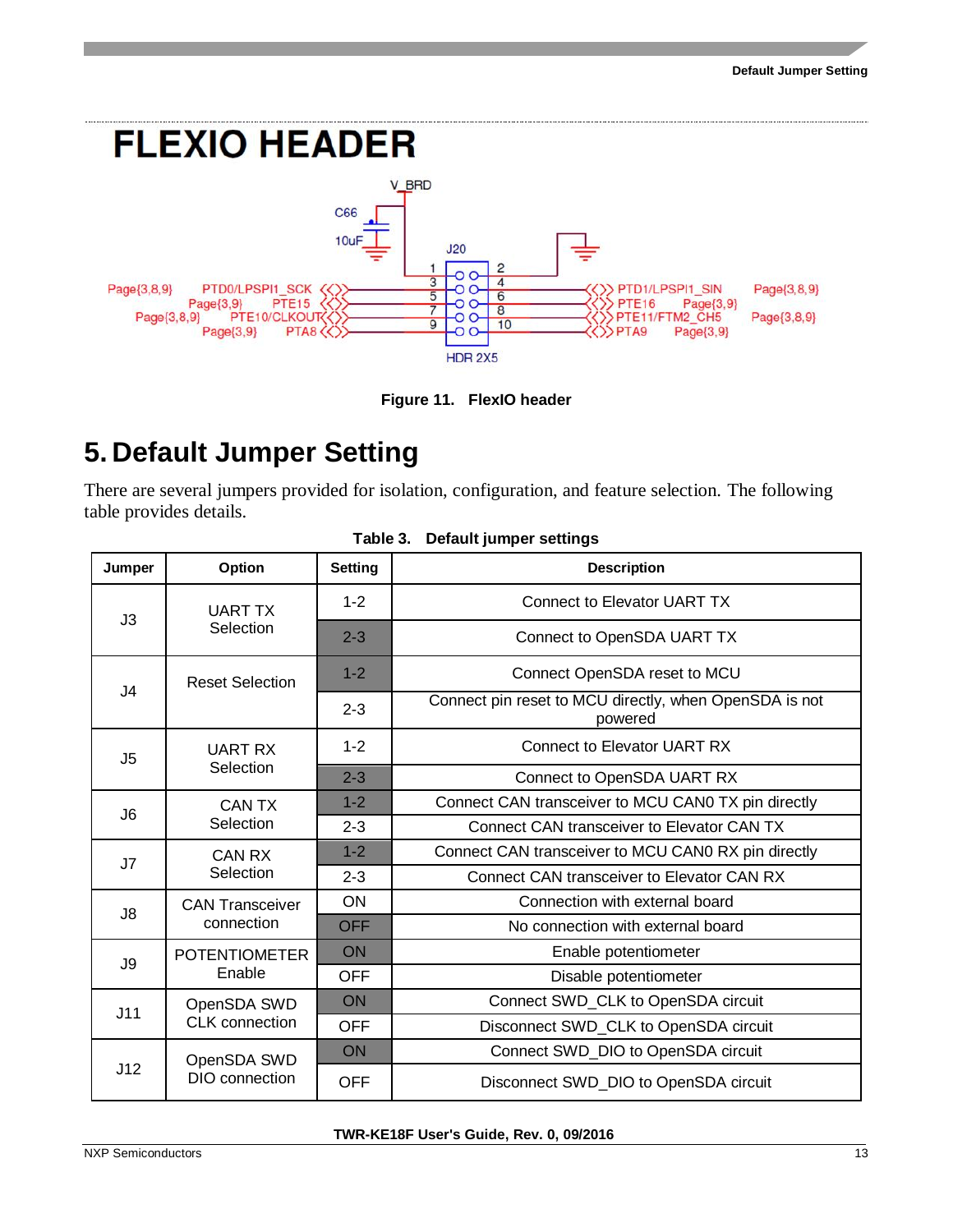| Jumper | Option                                                  | <b>Setting</b> | <b>Description</b>                                    |
|--------|---------------------------------------------------------|----------------|-------------------------------------------------------|
| J13    | Reset connection                                        | ON             | Connect reset signal to MCU pin                       |
|        |                                                         | <b>OFF</b>     | Disconnect reset signal to MCU pin                    |
| J16    | Board power<br>supply selection                         | $1 - 2$        | Board voltage V_BRD power from OpenSDA USB, 5V        |
|        |                                                         | $2 - 3$        | Board voltage V_BRD power from regulator, 3.3V        |
|        | Upper reference                                         | $1 - 2$        | VREFH from 3.3V regulator                             |
| J17    | <b>voltage VREFH</b><br>selection                       | $2 - 3$        | <b>VREFH from VDDA</b>                                |
|        | Analog circuits<br>power V <sub>DDA</sub><br>connection | ON             | Connect V <sub>DDA</sub> to board power V_BRD         |
| J18    |                                                         | <b>OFF</b>     | Disconnect V <sub>DDA</sub> to board power V_BRD      |
| J19    | MCU digital power<br>connection                         | ON             | Connect MCU_VDD to board power V_BRD                  |
|        |                                                         | <b>OFF</b>     | Disconnect MCU_VDD to board power V_BRD               |
| J21    | Elevator 3.3V<br>connection                             | ON             | Connect 3.3V regulator output to TWR elevator         |
|        |                                                         | <b>OFF</b>     | Disconnect 3.3V regulator output to TWR elevator      |
| J22    | Elevator 5V<br>connection                               | <b>ON</b>      | Connect 5V USB power switch output to TWR elevator    |
|        |                                                         | <b>OFF</b>     | Disconnect 5V USB power switch output to TWR elevator |
| J23    | Elevator 5V<br>connection                               | ON             | Connect 5V OpenSDA input to TWR elevator              |
|        |                                                         | <b>OFF</b>     | Disconnect 5V OpenSDA input to TWR elevator           |
|        | <b>External clock</b>                                   | $1 - 2$        | External 8Mhz crystal input                           |
| J24    | selection                                               | $2 - 3$        | External oscillator input to EXTAL pin directly       |

**Table 3. Default jumper settings**

### <span id="page-13-0"></span>**6. References**

The reference documents for the TWR-KE18F hardware are shown below. All of these documents are available online at [www.nxp.com/TWR-KE18F.](www.nxp.com/TWR-KE18F)

- TWR-KE18F Quick Start Guide: Quick Start Guide and supporting files for getting started with the TWR-KE18F.
- TWR-KE18F User's Guide: Document overview and detailed information for the TWR- KE18F hardware.
- TWR-KE18F Schematics PDF: Schematics for the TWR- KE18F hardware.
- KE18F Sub-Family Reference Manual: A reference manual for KE18F sub-family devices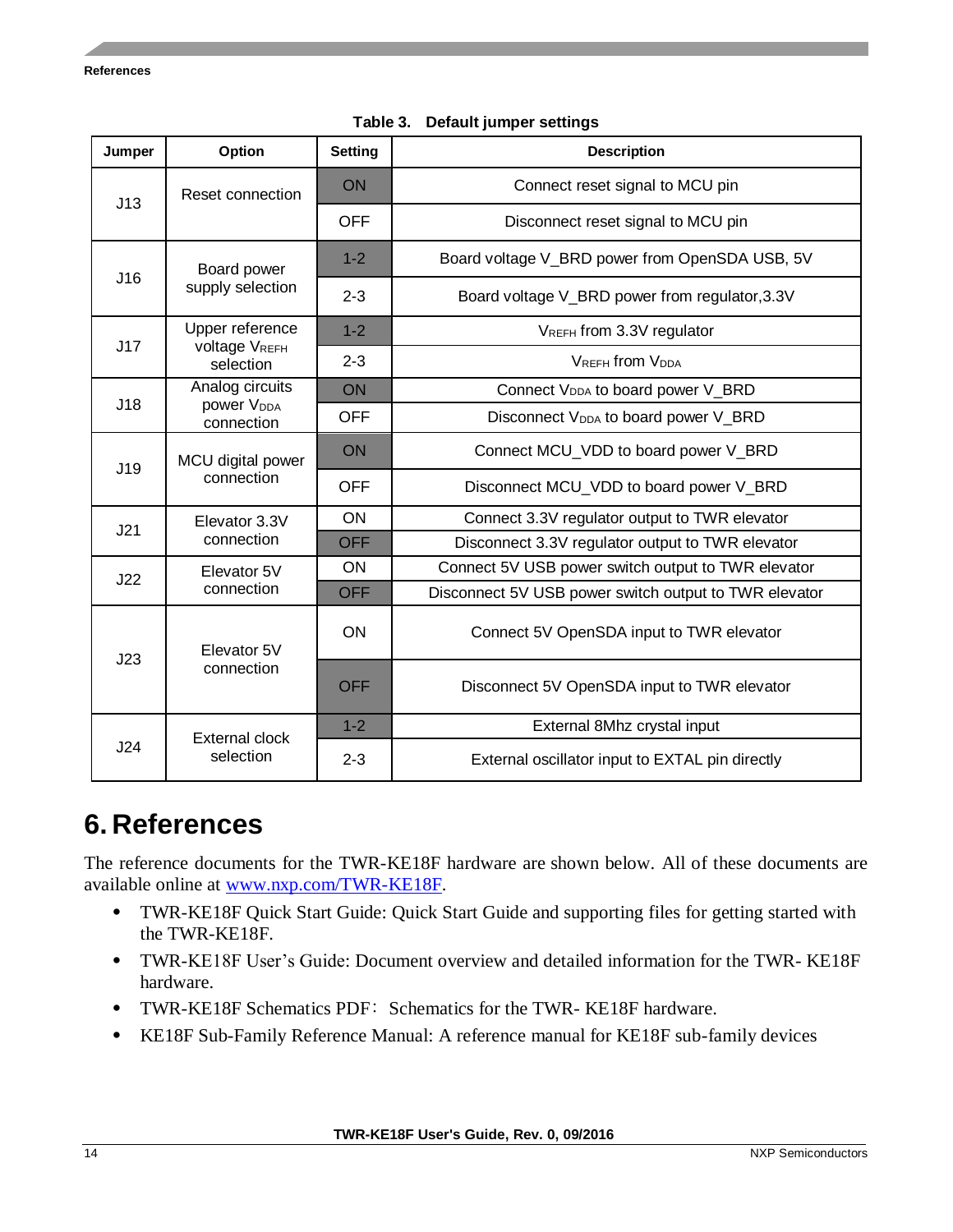## <span id="page-14-0"></span>**7. Revision History**

| <b>Revision number</b> | Date    | <b>Substantive changes</b> |
|------------------------|---------|----------------------------|
|                        | 09/2016 | Initial release            |

#### **Table 4. Revision history**